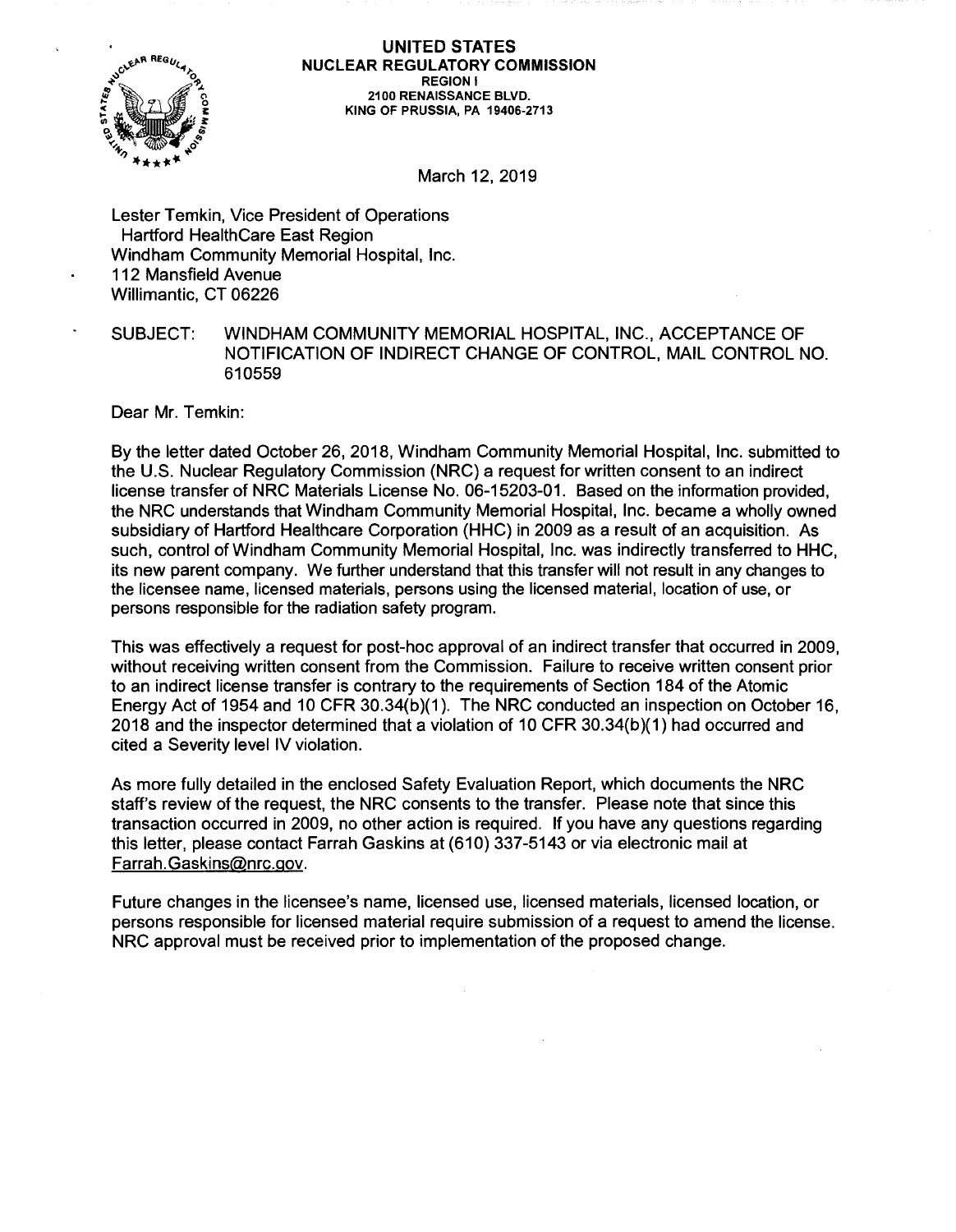$\ddot{\phantom{a}}$ 

In accordance with 10 CFR 2.390 of the NRC's "Rules of Practice," a copy of this letter and its enclosure will be available electronically for public inspection in the NRC Public Document Room or from the NRC's document system (ADAMS). ADAMS is accessible from the NRC Web Site at: http://www.nrc.gov/reading-rm/adams.html.

Thank you for your cooperation in this matter.

Sineerely,

Farrah C. Gaskins Medical and Licensing Assistance Branch Division of Nuclear Materials Safety Region I

•'

License No. 06-15203-01 Docket No. 03008728 Mail Control No. 610559

cc: Gregory Turner, M.D., Radiation Safety Officer

Enclosure: Safety Evaluation Report